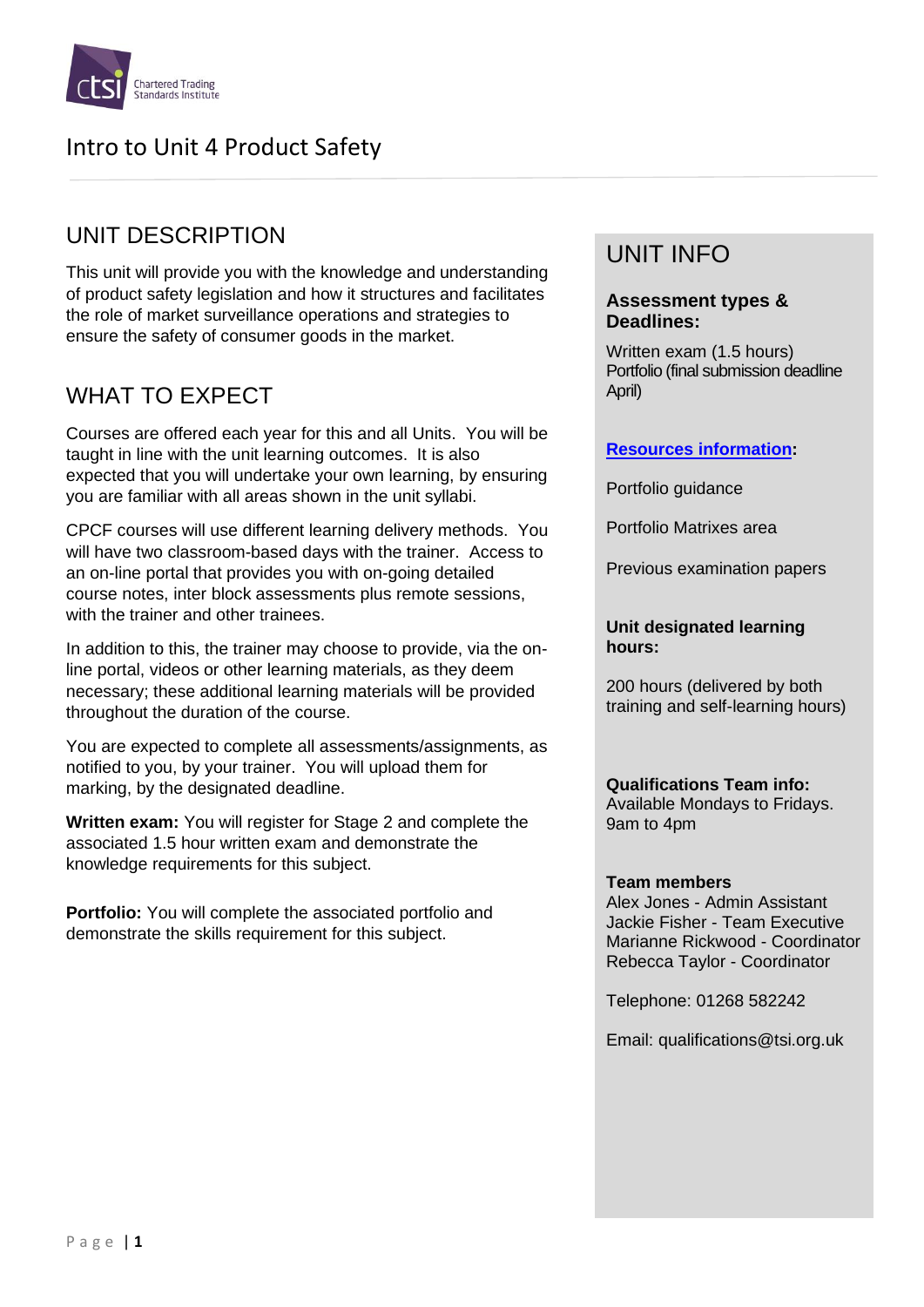

### CLASSIFICATION OF MARKS

All examinations are marked out of 100% and with a pass mark of 40%.

On passing an examination/coursework you will be graded with the following classifications: Distinction, Merit and Pass.

All effort should be made to gain the highest mark possible throughout the examining process.

### CPCF REGULATIONS AND POLICIES

All forms of assessment fall within strict regulations and you must ensure you understand and adhere to all regulation requirements.

The regulations that cover all aspects of the CPCF qualifications can be found on our website:

<https://www.tradingstandards.uk/practitioners/training-development/qualifications-resources#stage2info>

Please ensure you are familiar with all aspects within the regulations, taking particular notice of any area relating to examinations, coursework and deadlines.

CTSI will publish announcements surrounding the CPCF qualification from time to time. These are found here:

[https://www.tradingstandards.uk/practitioners/training-development/qualifications](https://www.tradingstandards.uk/practitioners/training-development/qualifications-resources#announcementsupdates)[resources#announcementsupdates](https://www.tradingstandards.uk/practitioners/training-development/qualifications-resources#announcementsupdates)

It is important that you are aware of any notifications provided by CTSI throughout the year to ensure you are meeting any/all requirements that the Executive or the Qualifications and Awards Board have put out.

### **GOVERNANCE**

For more detailed information on the governance of the CPCF, you will find this within the regulations. Below outlines the governance structure approved by CTSI Council.



| <b>Classification</b> | Marks   |
|-----------------------|---------|
| Distinction           | 70-100% |
| Merit                 | 60-69%  |
| Pass                  | 40-59%  |
| Fails                 | 0-39%   |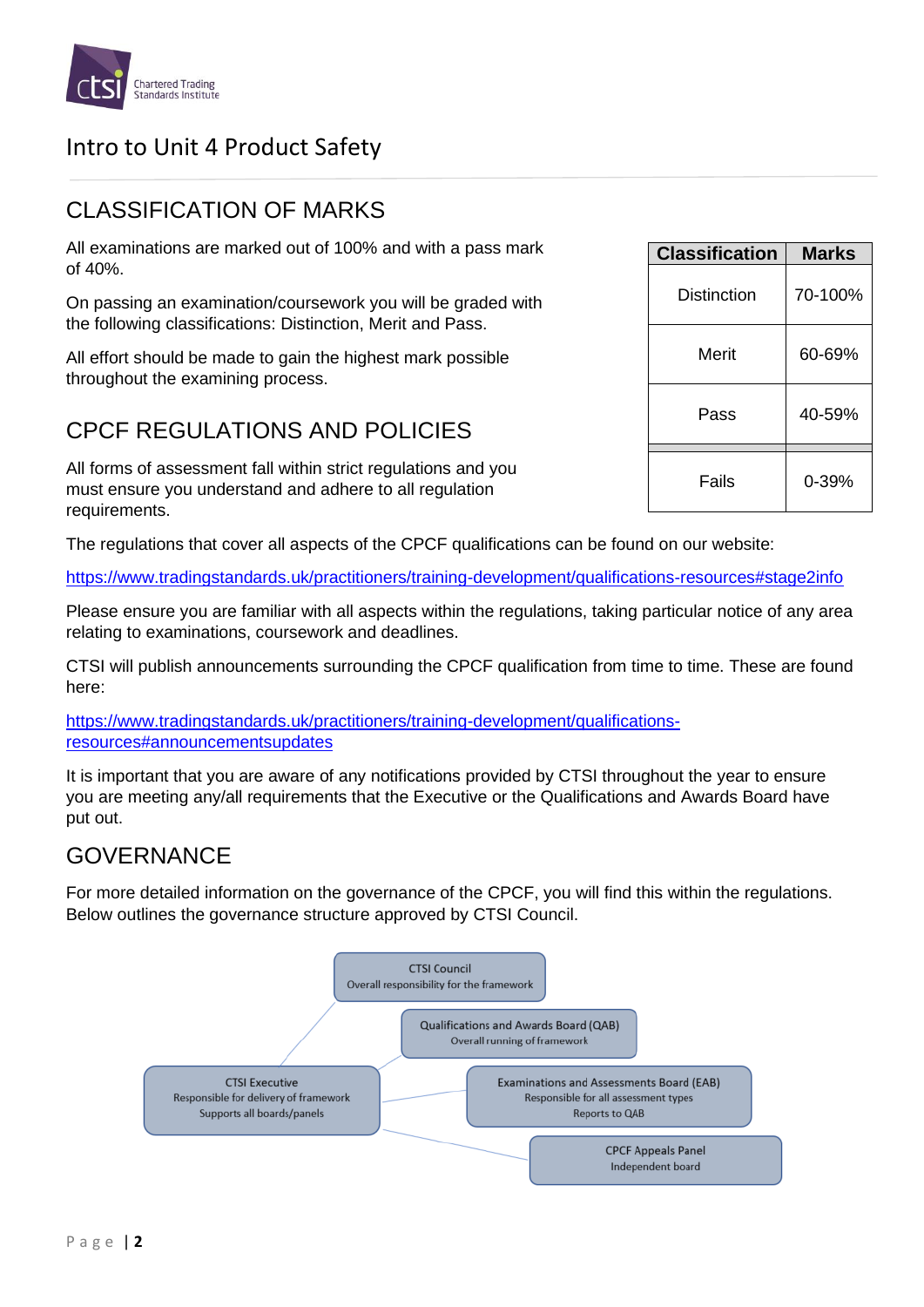

### UNIT SYLLABI

NOTE: The legislation outlined in this syllabus is not an exhaustive list. Candidates will be required to answer questions in accordance with this syllabus.

The examiners may expect candidates to show knowledge of legislation which is in place but not yet in force when it is directly relevant to the subject matter of the examination.

### **Learning Outcomes:**

At the end of this module the student will be able to demonstrate:

- The Legal provisions that regulate produce safety, including general regulation and harmonised sectoral regulations requiring CE marking, in particular Electrical Equipment, Toys, Machinery, Cosmetics and General Product Safety Regulations.
- The role of conformity assessment and traceability in ensuring product safety, and the documents used to demonstrate it.
- Obligations of economic operators.
- Market surveillance and enforcement obligations and Powers.
- The role of product and process risk assessment and the different types of corrective action.
- The role of customs authorities in product safety market surveillance.
- The role and use of RAPEX, ICSMS.
- Regulations 765/2008, Decision 768/2008 and the Blue Guide.

### **Indicative areas of study**

The range, function and extent of legal controls, together with relevant guidance, which relate to the market surveillance of product safety.

The following terms have been used to indicate the level of knowledge required in each element;

**Detailed:** To an in-depth level, and with a fine degree of distinction between concept

**Working:** With the ability to apply the learning to situations so as to resolve problems

**Basic:** Having an awareness of the organisations and concepts

Assessments will reflect the requisite level of knowledge in each given area of the syllabus.